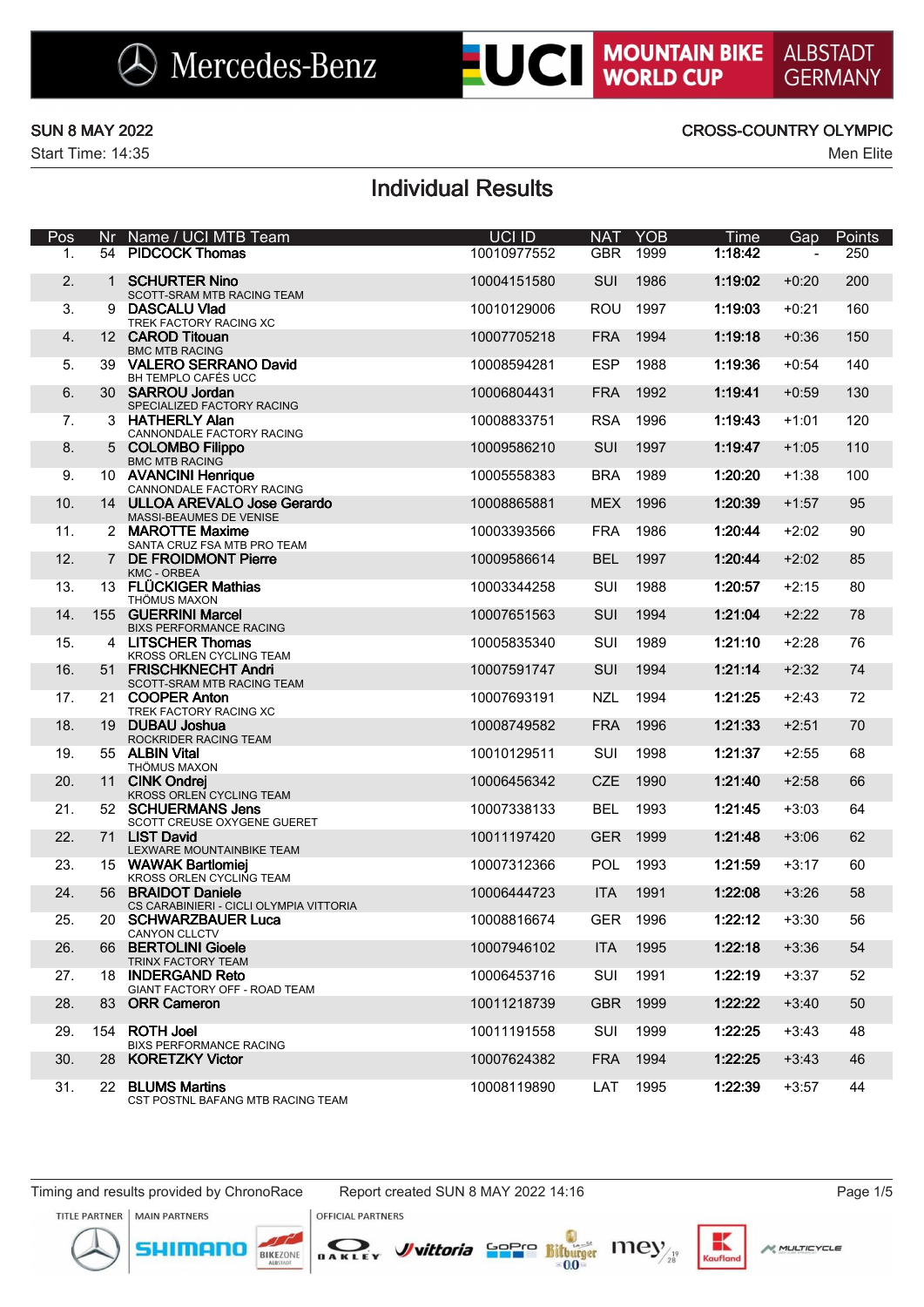Start Time: 14:35 Men Elite

### SUN 8 MAY 2022 CROSS-COUNTRY OLYMPIC

# Individual Results

| Pos               |     | Nr Name / UCI MTB Team                                     | UCI ID      | <b>NAT</b> | <b>YOB</b> | Time    | Gap     | Points           |
|-------------------|-----|------------------------------------------------------------|-------------|------------|------------|---------|---------|------------------|
| $\overline{32}$ . |     | 17 OLIVER Ben                                              | 10008814149 | <b>NZL</b> | 1996       | 1:22:45 | $+4:03$ | 42               |
| 33.               | 110 | <b>TRARIEUX Julien</b><br>MASSI-BEAUMES DE VENISE          | 10006804330 | <b>FRA</b> | 1992       | 1:22:47 | $+4:05$ | 40               |
| 34.               |     | 78 RODRIGUEZ GUEDE Pablo<br>BH TEMPLO CAFÉS UCC            | 10007278620 | <b>ESP</b> | 1993       | 1:23:03 | $+4:21$ | 38               |
| 35.               |     | 40 FORSTER Lars<br>SCOTT-SRAM MTB RACING TEAM              | 10006915070 | SUI        | 1993       | 1:23:07 | $+4:25$ | 36               |
| 36.               |     | 65 FOIDL Maximilian<br>KTM FACTORY MTB TEAM                | 10008079979 | <b>AUT</b> | 1995       | 1:23:09 | $+4:27$ | 34               |
| 37.               |     | 53 RAGGL Gregor<br>JB BRUNEX SUPERIOR FACTORY RACING       | 10006801906 | <b>AUT</b> | 1992       | 1:23:18 | $+4:36$ | 32               |
| 38.               | 108 | <b>SOETE Daan</b>                                          | 10007573660 | <b>BEL</b> | 1994       | 1:23:22 | $+4:40$ | 30               |
| 39.               | 79  | <b>ESTEBAN AGUERO Ismael</b>                               | 10042078782 | <b>ESP</b> | 1983       | 1:23:36 | $+4:54$ | 29               |
| 40.               | 77  | <b>SCHEHL Niklas</b><br>STOP&GO MARDERABWEHR MTB TEAM      | 10009979159 | <b>GER</b> | 1998       | 1:23:42 | $+5:00$ | 28               |
| 41.               |     | 58 GAZE Samuel<br><b>ALPECIN - FENIX</b>                   | 10008611560 | <b>NZL</b> | 1995       | 1:23:50 | $+5:08$ | 27               |
| 42.               |     | 60 MARKT Karl<br>JB BRUNEX SUPERIOR FACTORY RACING         | 10003917366 | <b>AUT</b> | 1980       | 1:23:56 | $+5:14$ | 26               |
| 43.               |     | 69 NORDEMANN David<br>CST POSTNL BAFANG MTB RACING TEAM    | 10009546703 | <b>NED</b> | 1997       | 1:23:59 | $+5:17$ | 25               |
| 44.               |     | 84 BASTOS GALINSKI Ulan<br>CALOI HENRIQUE AVANCINI RACING  | 10015899900 | <b>BRA</b> | 1998       | 1:24:09 | $+5:27$ | 24               |
| 45.               |     | 50 CULLELL ESTAPE Jofre<br>PRIMAFLOR MONDRAKER GENUINS     | 10010946533 | <b>ESP</b> | 1999       | 1:24:13 | $+5:31$ | 23               |
| 46.               | 74  | <b>GLENDE Mats Tubaas</b>                                  | 10015818761 | <b>NOR</b> | 1999       | 1:24:16 | $+5:34$ | 22               |
| 47.               | 43  | <b>COLLEDANI Nadir</b><br>MMR FACTORY RACING TEAM          | 10007946001 | <b>ITA</b> | 1995       | 1:24:16 | $+5:34$ | 21               |
| 48.               | 129 | <b>FINCHAM Sean</b><br>NORCO FACTORY TEAM                  | 10010126982 | CAN        | 1998       | 1:24:25 | $+5:43$ | 20               |
| 49.               |     | 96 LORET Maxime<br>KTM VITTORIA TEAM                       | 10008815462 | <b>FRA</b> | 1995       | 1:24:28 | $+5:46$ | 19               |
| 50.               | 95  | <b>TITARENKO Dmytro</b>                                    | 10006764722 | <b>UKR</b> | 1990       | 1:24:30 | $+5:48$ | 18               |
| 51.               | 97  | <b>SCHELB Julian</b><br>STOP&GO MARDERABWEHR MTB TEAM      | 10006805946 | <b>GER</b> | 1992       | 1:24:35 | $+5:53$ | 17               |
| 52.               | 134 | <b>DANIEL Thibault</b><br><b>CUBE PRO FERMETURES SEFIC</b> | 10009545386 | <b>FRA</b> | 1997       | 1:24:38 | $+5:56$ | 16               |
| 53.               |     | 125 SPENA Fabio<br><b>BIKEBOX RACINGTEAM</b>               | 10011191659 | SUI        | 1999       | 1:24:48 | $+6:06$ | 15               |
| 54.               | 123 | <b>DORIGONI Jakob</b><br>TORPADO FACTORY TEAM              | 10009770510 | <b>ITA</b> | 1998       | 1:25:08 | $+6:26$ | 14               |
| 55.               |     | 68 EGGER Georg                                             | 10008131109 | <b>GER</b> | 1995       | 1:25:10 | $+6:28$ | 13               |
| 56.               |     | 72 DISERA Peter<br>NORCO FACTORY TEAM                      | 10008178393 | CAN        | 1995       | 1:25:11 | $+6:29$ | 12               |
| 57.               | 101 | <b>L'ESPERANCE Andrew</b>                                  | 10103907289 | CAN 1991   |            | 1:25:12 | $+6:30$ | 11               |
| 58.               |     | 105 EID Emil Hasund                                        | 10020671690 | NOR 1995   |            | 1:25:19 | $+6:37$ | 10               |
| 59.               | 93  | <b>LUKASIK Krzysztof</b><br><b>JBG2 CRYOSPACE</b>          | 10010092832 | <b>POL</b> | 1993       | 1:25:31 | $+6:49$ | $\boldsymbol{9}$ |
| 60.               |     | 118 SEIGLE Romain<br>ROCKRIDER RACING TEAM                 | 10007647422 | FRA        | 1994       | 1:25:37 | $+6:55$ | 8                |
| 61.               |     | 140 STRÄHLE Sven                                           | 10008815866 | <b>GER</b> | 1995       | 1:25:37 | $+6:55$ |                  |
| 62.               |     | 70 MCCONNELL Daniel James                                  | 10075237628 | AUS        | 1985       | 1:25:41 | $+6:59$ |                  |

**OFFICIAL PARTNERS** 

DAKLEY

TITLE PARTNER | MAIN PARTNERS





к Kouflo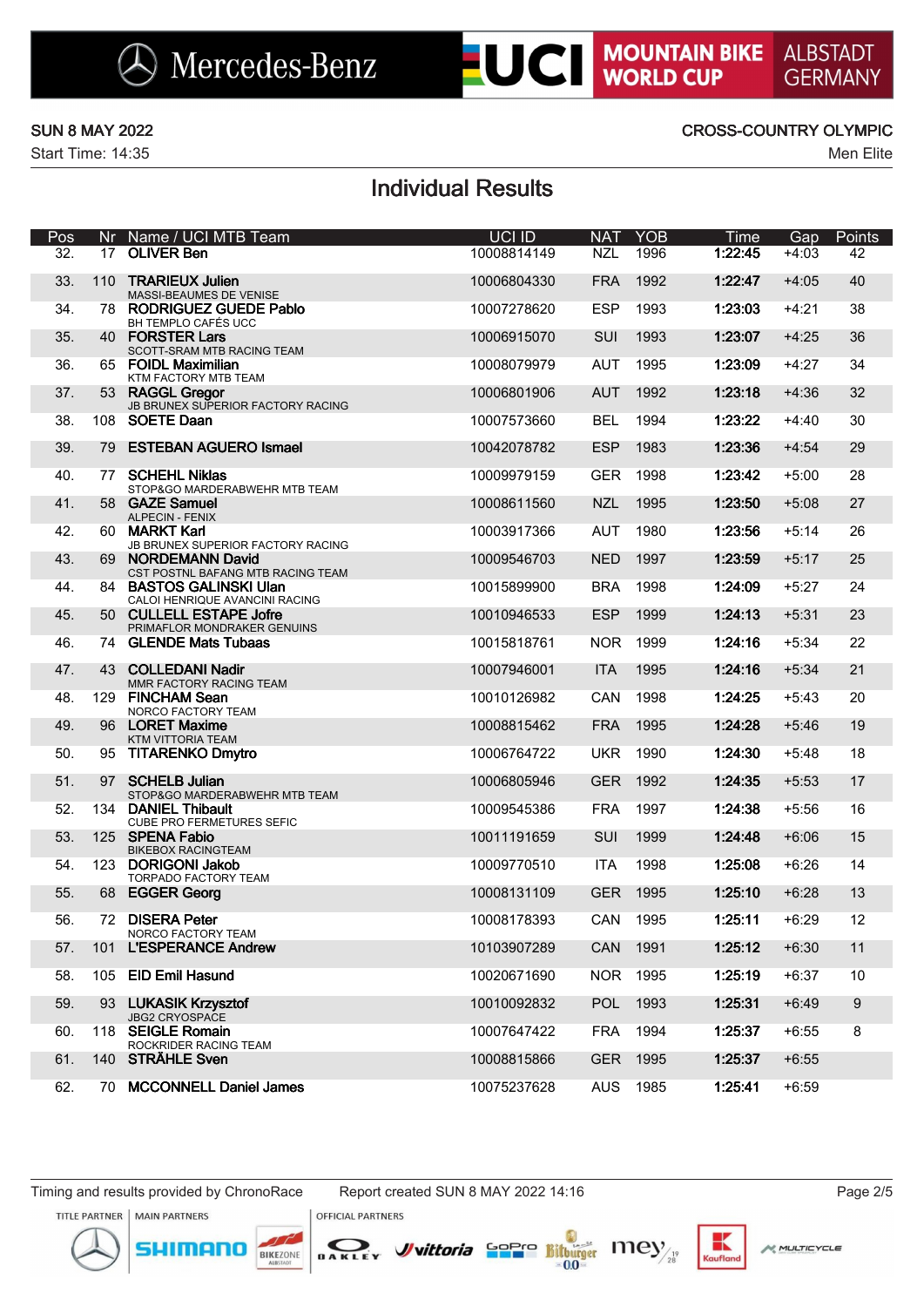Start Time: 14:35 Men Elite

### SUN 8 MAY 2022 CROSS-COUNTRY OLYMPIC

## Individual Results

| Pos |     | Nr Name / UCI MTB Team                                    | UCI ID      | <b>NAT</b> | <b>YOB</b> | Time     | Gap      | <b>Points</b> |
|-----|-----|-----------------------------------------------------------|-------------|------------|------------|----------|----------|---------------|
| 63. |     | 8 BRAIDOT Luca<br>SANTA CRUZ FSA MTB PRO TEAM             | 10006120074 | <b>ITA</b> | 1991       | 1:25:57  | $+7:15$  |               |
| 64. |     | 114 VITALI Bruno                                          | 10011122951 | <b>SUI</b> | 1994       | 1:25:58  | $+7:16$  |               |
| 65. |     | 85 HELTA Filip<br>KROSS ORLEN CYCLING TEAM                | 10009547410 | <b>POL</b> | 1997       | 1:25:58  | $+7:16$  |               |
| 66. |     | 82 SKARNITZL Jan<br>GAPP SYSTEM - KOLOFIX MTB RACING TEAM | 10003279691 | <b>CZE</b> | 1986       | 1:26:22  | $+7:40$  |               |
| 67. |     | 23 KERSCHBAUMER Gerhard<br>SPECIALIZED FACTORY RACING     | 10006446137 | <b>ITA</b> | 1991       | 1:26:33  | $+7:51$  |               |
| 68. |     | 99 KOBES Lukáš<br>GAPP SYSTEM - KOLOFIX MTB RACING TEAM   | 10008822435 | <b>CZE</b> | 1996       | 1:26:33  | $+7:51$  |               |
| 69. |     | 104 ROUDIL CORTINAT Axel                                  | 10011183878 | <b>FRA</b> | 1999       | 1:27:01  | $+8:19$  |               |
| 70. |     | 80 VASTL Jan<br>GAPP SYSTEM - KOLOFIX MTB RACING TEAM     | 10007995410 | <b>CZE</b> | 1995       | 1:27:06  | $+8:24$  |               |
| 71. |     | 135 BURKI Nick<br>BIKE TEAM SOLOTHURN                     | 10010129612 | SUI        | 1998       | 1:27:23  | $+8:41$  |               |
| 72. |     | 103 BOSQUE RUANO Cristofer<br>X-SAUCE FACTORY TEAM        | 10007448772 | <b>ESP</b> | 1990       | 1:27:26  | $+8:44$  |               |
| 73. |     | 149 OLIVETTI Sven                                         | 10014635866 | SUI        | 1997       | 1:27:27  | $+8:45$  |               |
| 74. |     | 89 RØHME Knut                                             | 10015818458 |            | NOR 1999   | 1:27:33  | $+8:51$  |               |
| 75. | 90  | <b>PÜNTENER Fabio</b><br>BIKE TEAM SOLOTHURN              | 10015750154 | SUI        | 1999       | 1:27:51  | $+9:09$  |               |
| 76. |     | 122 DE COSMO Gioele<br>WILIER - PIRELLI FACTORY TEAM XCO  | 10009823858 | <b>ITA</b> | 1997       | 1:27:57  | $+9:15$  |               |
| 77. | 138 | <b>THOMA Dario</b>                                        | 10009417064 | SUI        | 1997       | 1:27:58  | $+9:16$  |               |
| 78. | 109 | <b>TABACCHI Mirko</b><br>RDR ITALIA FACTORY TEAM          | 10006914060 | <b>ITA</b> | 1989       | 1:28:01  | $+9:19$  |               |
| 79. |     | 92 ULIK Matej                                             | 10009336737 | <b>SVK</b> | 1997       | 1:28:07  | $+9:25$  |               |
| 80. |     | 107 PALUMBY Zsombor                                       | 10008821223 | <b>HUN</b> | 1996       | 1:28:08  | $+9:26$  |               |
| 81. | 81  | <b>DISERA Quinton</b>                                     | 10009821232 | CAN        | 1998       | 1:28:14  | $+9:32$  |               |
| 82. | 91  | <b>AGOSTINELLI Alessio</b><br>KTM PROTEK ELETTROSYSTEM    | 10011133459 | <b>ITA</b> | 1997       | 1:28:17  | $+9:35$  |               |
| 83. | 121 | <b>FEIJOO ALBERTE Ivan</b><br>MMR FACTORY RACING TEAM     | 10010967246 | <b>ESP</b> | 1999       | 1:28:33  | $+9:51$  |               |
| 84. |     | 116 GRAF Silas<br><b>CUBE PRO FERMETURES SEFIC</b>        | 10015028112 | <b>GER</b> | 1998       | 1:28:35  | $+9:53$  |               |
| 85. |     | 100 VROUWENVELDER Lukas                                   | 10008862245 | <b>USA</b> | 1995       | 1:28:37  | $+9:55$  |               |
| 86. |     | 150 KRIEG Kevin                                           | 10007386229 | <b>SUI</b> | 1992       | 1:29:35  | $+10:53$ |               |
| 87. |     | 119 MCCRAE Erno                                           | 10008061690 | <b>BEL</b> | 1995       | 1:29:55  | $+11:13$ |               |
| 88. |     | 141 STEINHART Tobias                                      | 10015076208 |            | GER 1998   | 1:30:19  | $+11:37$ |               |
| 89. | 111 | <b>OSTASZEWSKI Karol</b><br><b>JBG2 CRYOSPACE</b>         | 10015773392 | POL        | 1998       | 1:31:50  | $+13:08$ |               |
| 90. |     | 94 DELICH PARDO Nicolas<br>R1 - CYCLING EDUCATION         | 10010127083 | <b>CHI</b> | 1997       | $-1$ LAP |          |               |
| 91. | 130 | <b>JELINEK Josef</b><br>CYKLOSTAR HEAD PIRELLI            | 10009745652 | <b>CZE</b> | 1998       | $-1$ LAP |          |               |
| 92. | 98  | <b>IVORY Cameron</b>                                      | 10006801300 | <b>AUS</b> | 1992       | $-1$ LAP |          |               |
| 93. | 115 | <b>BSCHERER Moritz</b><br>KTM FACTORY MTB TEAM            | 10008814755 | AUT        | 1996       | $-1$ LAP |          |               |

monn

BIKEZONE

TITLE PARTNER | MAIN PARTNERS



DAKLEY



Kaufla

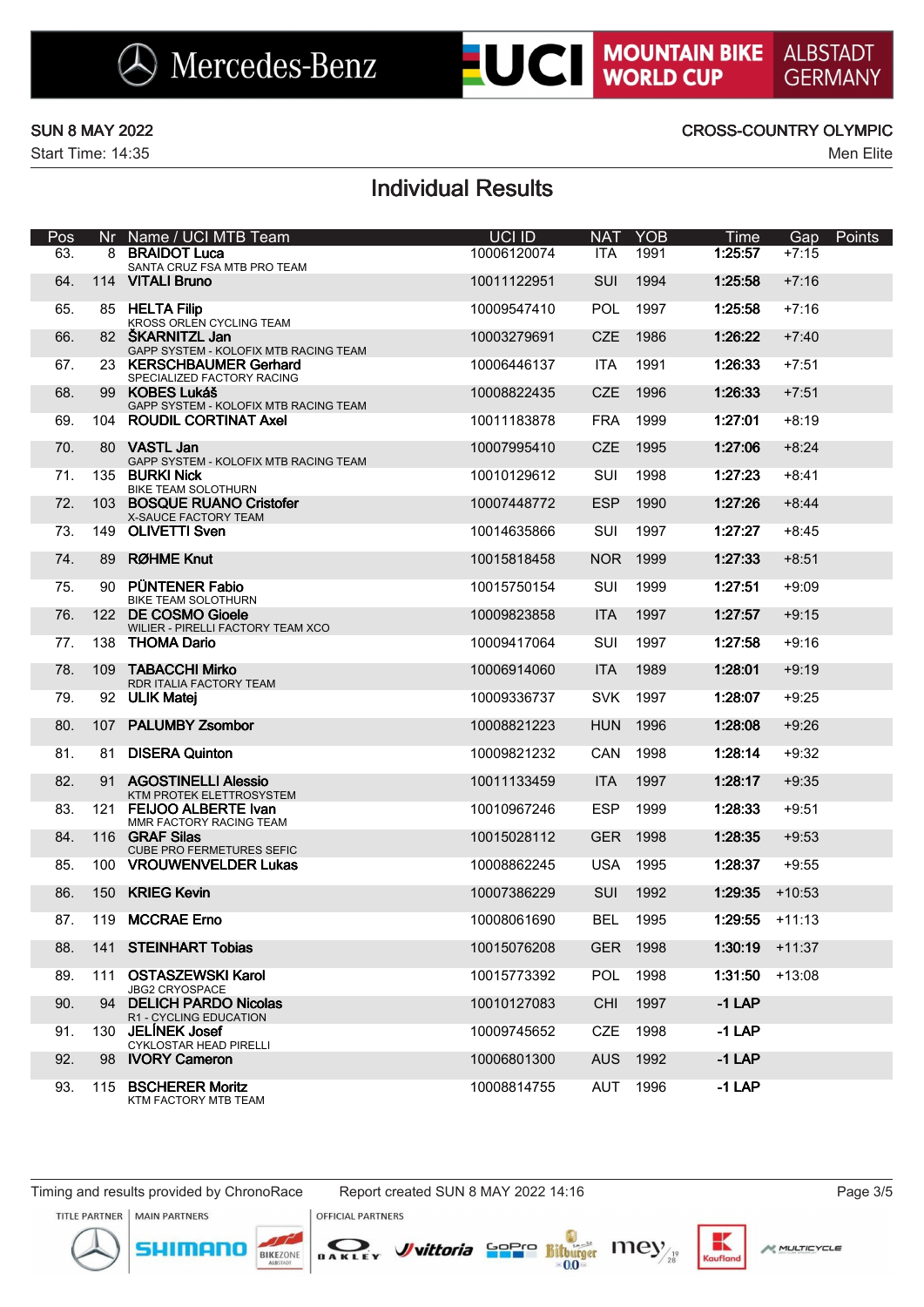Start Time: 14:35 Men Elite

### SUN 8 MAY 2022 CROSS-COUNTRY OLYMPIC

# Individual Results

| Pos  |     | Nr Name / UCI MTB Team                                               | UCI ID      | <b>NAT</b> | <b>YOB</b> | Time       | Gap | Points |
|------|-----|----------------------------------------------------------------------|-------------|------------|------------|------------|-----|--------|
| 94.  | 131 | <b>ALLARD Basile</b>                                                 | 10011138816 | <b>FRA</b> | 1998       | $-1$ LAP   |     |        |
| 95.  | 143 | <b>NEFF Luis</b>                                                     | 10011122749 | <b>GER</b> | 1997       | $-1$ LAP   |     |        |
| 96.  |     | 145 DELPECH Ludovic                                                  | 10014593026 | <b>FRA</b> | 1996       | $-1$ LAP   |     |        |
| 97.  |     | 120 DE REZENDE JUNIOR Edson Gilmar<br>CALOI HENRIQUE AVANCINI RACING | 10009584388 | <b>BRA</b> | 1997       | $-1$ LAP   |     |        |
| 98.  |     | 73 FORTIER Marc Andre<br>PIVOT CYCLES - OTE                          | 10008815058 | CAN        | 1996       | $-2$ LAP   |     |        |
| 99.  |     | 106 SPESCHA Ursin<br>KA BOOM - KRAPF                                 | 10009880543 | <b>SUI</b> | 1998       | $-2$ LAP   |     |        |
| 100. |     | 49 HÆGSTAD Erik<br>KMC - ORBEA                                       | 10008875379 | NOR 1996   |            | $-2$ LAP   |     |        |
| 101. | 136 | <b>TAKEUCHI Ryo</b><br><b>FUKAYA RACING</b>                          | 10009431616 | <b>JPN</b> | 1997       | $-2$ LAP   |     |        |
| 102. |     | 102 GEGENHEIMER Simon<br>MOUNTAINBIKE RACINGTEAM                     | 10005949215 | <b>GER</b> | 1988       | $-2$ LAP   |     |        |
| 103. |     | 132 MARTINEZ GALVAN Amando                                           | 10009998458 |            | MEX 1997   | $-2$ LAP   |     |        |
| 104. |     | 128 SHAW Samuel                                                      | 10007558203 | <b>NZL</b> | 1992       | $-2$ LAP   |     |        |
| 105. |     | 124 KITABAYASHI Riki                                                 | 10011219143 | <b>JPN</b> | 1999       | $-2$ LAP   |     |        |
| 106. |     | 126 AUVIN Clément                                                    | 10014770050 | <b>FRA</b> | 1998       | $-2$ LAP   |     |        |
| 107. | 153 | <b>TREVISANI Sandro</b>                                              | 10008739377 | <b>SUI</b> | 1996       | $-2$ LAP   |     |        |
| 108. |     | 113 KONIAIEV Oleksandr                                               | 10087695660 | <b>UKR</b> | 1996       | $-2$ LAP   |     |        |
| 109. |     | 133 RYF Joris                                                        | 10009417165 | <b>SUI</b> | 1997       | $-2$ LAP   |     |        |
| 110. |     | 146 FEINAUER Tim                                                     | 10014994059 | <b>GER</b> | 1998       | $-3$ LAP   |     |        |
| 111. |     | 137 VERREAULT Victor<br>FORESCO HOLDING PROCO RL PRO TEAM            | 10011218335 | CAN        | 1999       | $-3$ LAP   |     |        |
| 112. |     | 127 DEPE Serdar                                                      | 10010129915 | <b>TUR</b> | 1998       | -3 LAP     |     |        |
| 113. |     | 151 BECKMANN Vincent Jonatan                                         | 10083175763 | <b>GER</b> | 1998       | $-3$ LAP   |     |        |
|      | 6   | <b>CARSTENSEN Sebastian Fini</b><br><b>KMC - ORBEA</b>               | 10008129590 | <b>DEN</b> | 1995       | <b>DNF</b> |     |        |
|      |     | 144 ISERBYT Eli                                                      | 10009335020 | <b>BEL</b> | 1997       | <b>DNF</b> |     |        |
|      |     | 76 COCUZZI Luiz Henrique<br>SENSE FACTORY RACING                     | 10007494545 | <b>BRA</b> | 1993       | <b>DNF</b> |     |        |
|      |     | 16 BLEVINS Christopher<br>SPECIALIZED FACTORY RACING                 | 10010130319 | <b>USA</b> | 1998       | <b>DNF</b> |     |        |
|      |     | 67 ZALTSMAN Tomer<br>JB BRUNEX SUPERIOR FACTORY RACING               | 10011012615 | <b>ISR</b> | 1999       | <b>DNF</b> |     |        |
|      |     | 142 NIEBORAS Mateusz<br>SWIETOKRZYSKIE CYCLING ACADEMY               | 10016015892 |            | POL 1999   | <b>DNF</b> |     |        |
|      |     | 86 HARING Martin                                                     | 10005540195 |            | SVK 1986   | <b>DNS</b> |     |        |
|      |     | 87 TEMPIER Stephane<br>ROCKRIDER RACING TEAM                         | 10004229382 | <b>FRA</b> | 1986       | <b>DNS</b> |     |        |
|      |     | 88 HOLMGREN Gunnar<br>PIVOT CYCLES - OTE                             | 10010977249 |            | CAN 1999   | <b>DNS</b> |     |        |
|      |     | 139 BAUM Lukas                                                       | 10008130705 |            | GER 1995   | <b>DNS</b> |     |        |

Timing and results provided by ChronoRace Report created SUN 8 MAY 2022 14:16 Page 4/5

monn

BIKEZONE

TITLE PARTNER | MAIN PARTNERS



DAKLEY



к